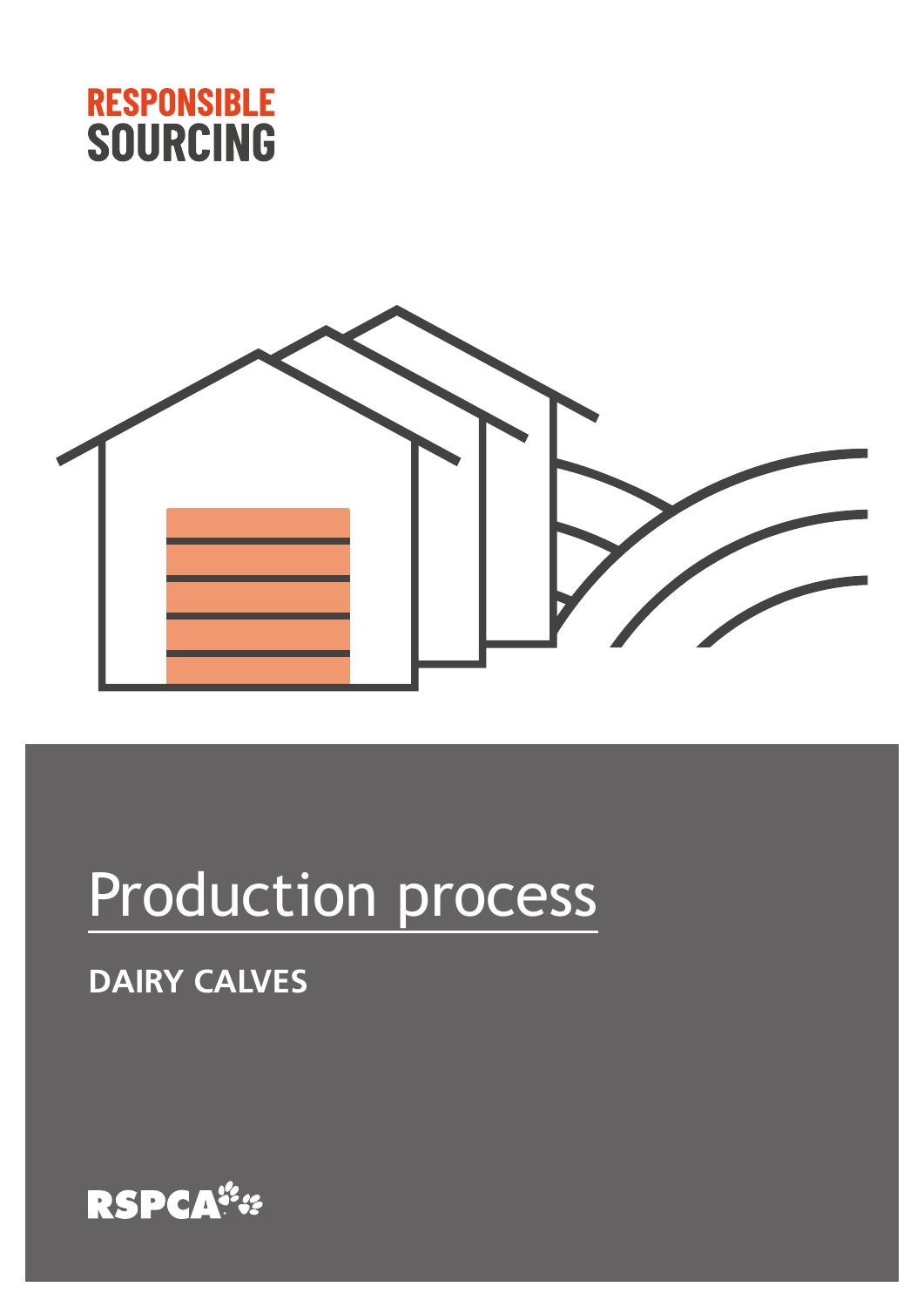## Production process **DAIRY CALVES**

## SOURCING

#### Animal welfare considerations

- Colostrum management
- Cow-calf separation
- Frequency and quantity of milk feeds
- Husbandry procedures such as disbudding and castration without pain management
- Individual housing of calves
- Killing or slaughter method
- Transport at young age

#### Definitions

**Calf** – Young cattle with no permanent incisor teeth, either male or female.

**Steer** – Castrated male cattle.

**Heifer** – Female cattle who have not yet produced a calf and under 42 months of age.

**Bull** – Mature male cattle with intact sexual organs and capable of reproduction.

**Cow** – Mature female cattle with eight permanent incisor teeth used for breeding.



Cows are curious, playful and intelligent animals. Descended from Aurochs and the most common type of ungulate, they have been domesticated for over 10,000 years. Most domesticated breeds have horns, although breeding strategies have allowed for more 'polled' (hornless) cows. A cow's natural lifespan can be up to 20 years, however in commercial dairy production a bobby calf will likely only live for 5 days. If the calf is kept as a replacement she will likely live up to 8 years and if the calf is kept and raised for veal/beef then they will live between 6–22 months.

#### **Bobby calf – born, separated, kept on farm for 5 days, transported, slaughtered**

The term 'bobby calves' refers to newborn calves who are less than 30 days old and not with their mothers. Essentially, they are surplus to dairy industry requirements as they are not required for the milking herd. This applies to all bull calves (males) and about one quarter of heifer calves (females) born each year. And, each year, around 450,000 of these bobby calves are destined for slaughter.

Bobby calves may also be killed on farm. This may be done using a captive bolt device or blunt force trauma. Blunt force trauma is not acceptable for killing young calves due to the calf's skull being too hard to achieve immediate unconsciousness through destruction of brain tissue. Blunt force trauma relies on correct and effective application each and every time for it to be humane. Operator fatigue and unreliability are a serious welfare issue for the animal concerned, while persons carrying out blunt force trauma also find it unpleasant.

Bobby calves destined for slaughter are housed together on farm and fed colostrum, milk or milk replacer, usually only once a day. Bobby calves, because of their low value, often do not get the same standard of housing, cleanliness, care or attention as the valuable replacement heifers or the calves being reared for veal/beef. For their health and welfare, bobby calves should be fed at least twice a day and be housed in sheltered, clean and dry environments with room to lie down on suitable bedding.

Transport requirements for bobby calves state that they must be at least five days old before they can be transported to the abattoir. Because they are so young, bobby calves have the following specific animal welfare issues when they are being transported to slaughter:

– Like all young animals, they have underdeveloped 'following' behaviour, which means that they do not stay together as a group and move to where they are supposed to go. This makes moving and loading/unloading difficult and can lead to rough handling.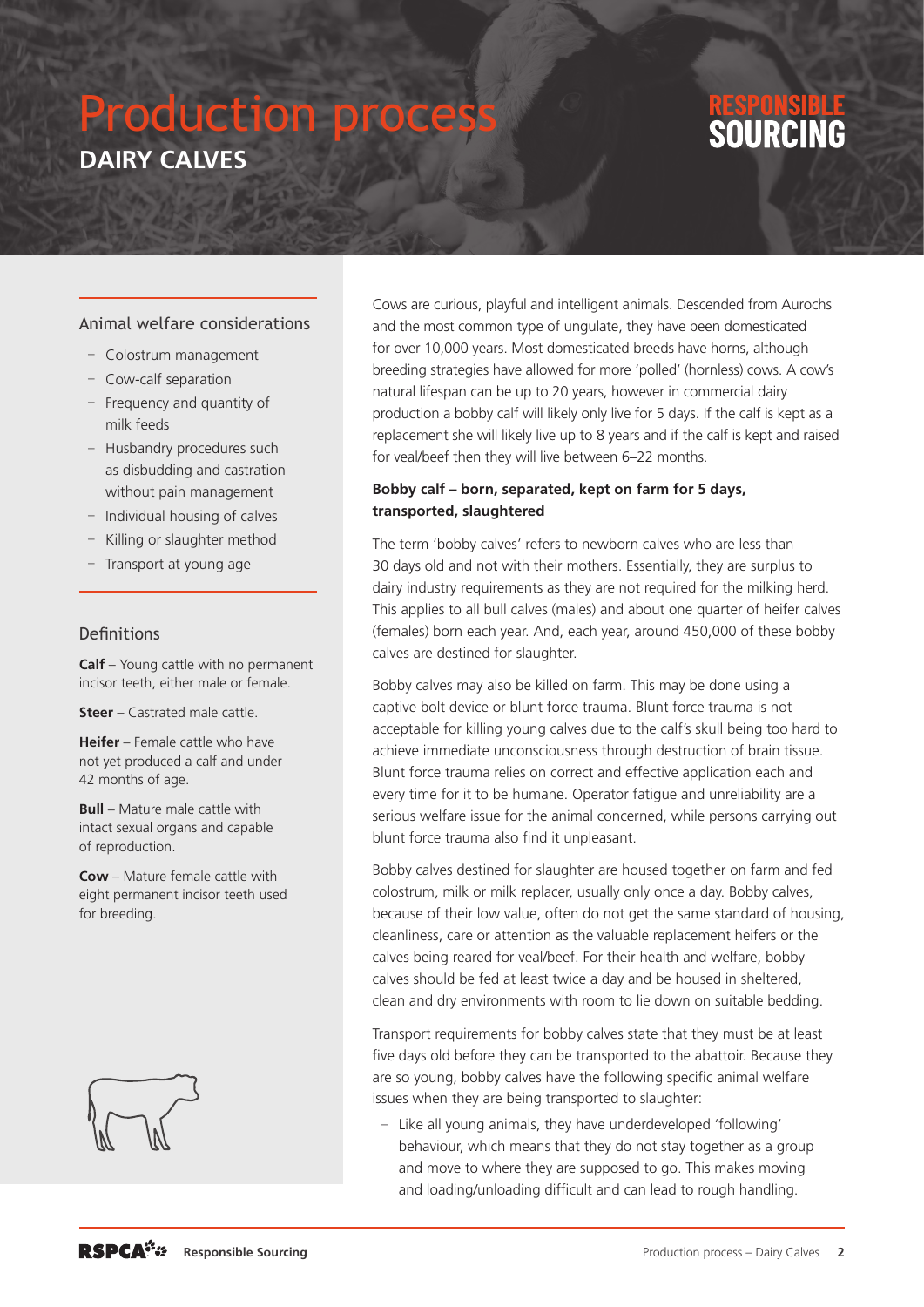

- They are too young to handle the stress, motion and length of transport.
- During transport and at calf sales, they are exposed to the elements, are not provided with bedding and often have little room to lie down.
- They are too young to be without milk for extended times.

Calves should be handled humanely at all times so they do not become injured or distressed. This means no rough handling, prodding, use of dogs or electric prodders.

Once at the abattoir, young bobby calves are penned (usually overnight) to await slaughter first thing in the morning. All this time they will not have access to liquid feed, they will not be provided with bedding and they will be without their mothers.

#### **Non-replacement calf – born, separated, reared by calf rearer till weaning, raised till age/market weight required, finished, transported, slaughtered**

In Australia, veal is the meat produced from dairy calves weighing less than 70kg or beef calves (vealers/weaners) weighing up to 150kg.

Calves from the dairy industry may be a pure dairy breed (such as a Holstein) or a dairy cross beef breed (such as Holstein/Angus). After being separated from their mother, the calves usually grow up on specialist calf-rearing properties unless the dairy farmer has facilities for rearing calves. Calves are generally reared in groups in sheds (some with access to pasture) and fed milk or milk replacer and then a grain-based ration. This specialist calf-rearing method results in pink-coloured meat called rose veal.

Vealers or weaners are beef breeds raised on pasture with their mothers. This method of calf rearing results in a light red veal.

The system of veal production where calves spend their entire lives in individual crates with solid wooden sides that do not allow the animal to turn around or express natural behaviours, has never been used in Australia. This system of housing calves for veal production is designed to produce the 'classic' white-coloured veal by denying the calf access to iron. Veal crates have been illegal in the UK and Europe since 2007 but are still used in some countries.

Dairy calves reared to a weight > 70kg are classified as beef. These calves may be reared up until 22 months of age in similar systems to beef cattle before finishing and slaughter.

#### **Replacement calf – born, separated, reared by calf rearer till weaning, raised till ready to mate, mated, gestation period, calves, joins milking herd**

Female dairy calves identified as replacements often receive the best care and attention on dairy farms, as they will grow to become part of the milking herd later in life. As with the vast majority of dairy calves they will be separated from their mothers shortly after birth. This is done to reduce the risk of disease transmission to the calf (e.g. Bovine Johne's Disease, a bacterial infection that is transmitted through calf contact with contaminated feces), to ensure adequate colostrum and feed intake, and to simplify disease detection. Separation of the calf from the dam also occurs to facilitate milking and management of the cow.

It is common in the dairy industry to house new-born calves individually in their first days or weeks of life. This reduces the risk of disease transmission, because generally there is no nose-to-nose contact between calves, it enables close management of colostrum feeding, and facilitates the initial care of the calf. However, the stress of separating mother and young may be associated with changes in the immune system that affect health/susceptibility to disease. Calves should be at a minimum housed in pairs before moving into group housing.